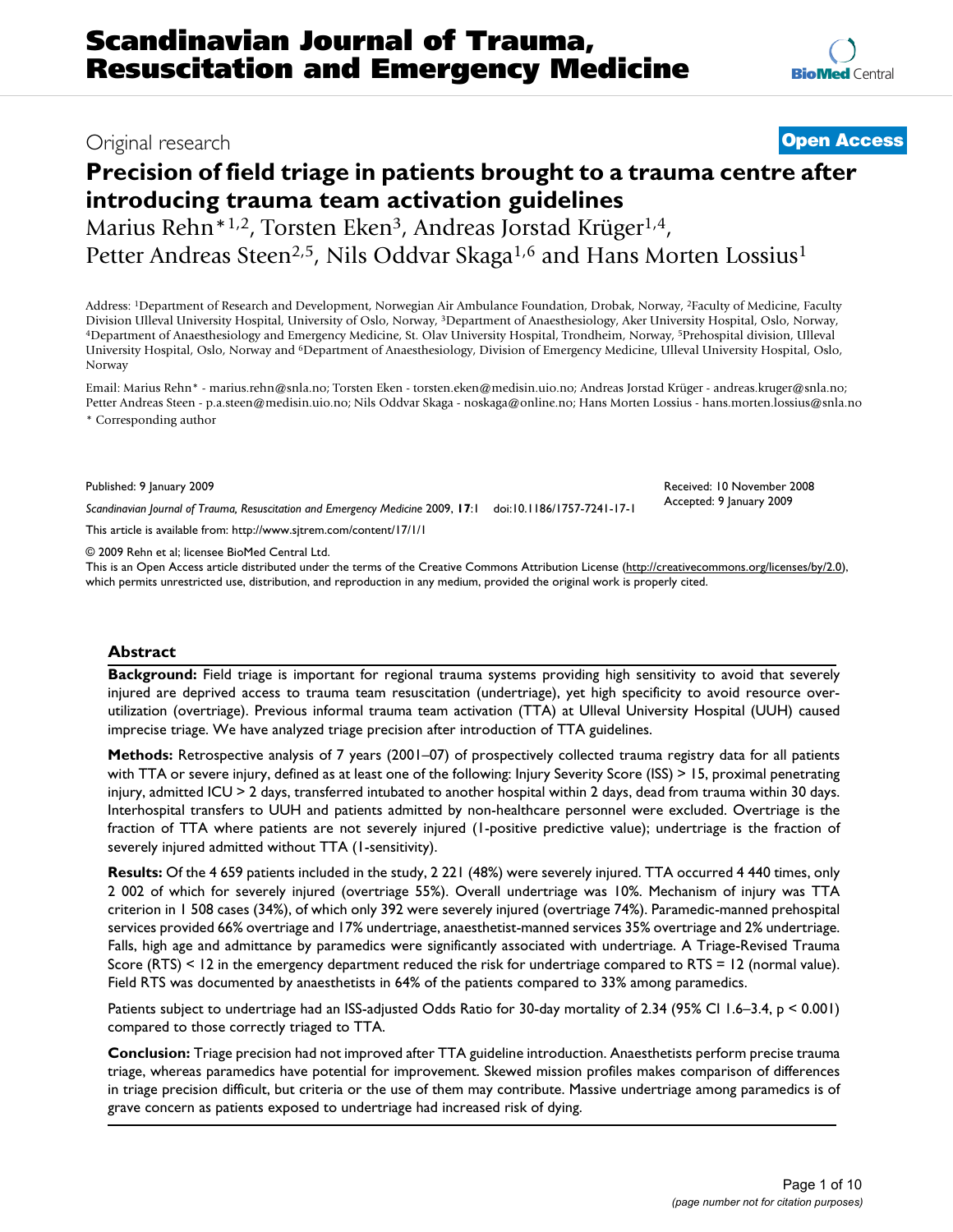*Scandinavian Journal of Trauma, Resuscitation and Emergency Medicine* 2009, 17:1 http://www.sjtrem.com/content/17/1/1

### **Background**

Regional trauma care with designated trauma centres improve outcome for trauma patients [\[1-](#page-8-0)[6](#page-8-1)]. Essential for these systems is field triage that identifies trauma victims with injury severity that justifies access to the documented benefits of trauma team resuscitation [\[7\]](#page-8-2). Some mistriage is unavoidable, given the evolutionary nature of symptoms following major trauma and that field triage is often performed in the early stages of care. Although physician input is known to increase triage precision [\[8,](#page-8-3)[9\]](#page-8-4), triage is often performed independently by paramedics with limited training in patient evaluation and structured triage decision-making. Imprecise field triage results in overtriage (trauma team activation (TTA) for the minimally injured patient) and undertriage (severely injured patient admitted without TTA). Priority has been to minimize undertriage, as it may result in adverse patient outcome due to denial of the potential benefits of immediate expert assessment and resuscitation provided by the trauma team. Although overtriage does not directly reduce patient safety, it results in overutilization of limited financial and human resources [\[10](#page-8-5)[-12](#page-8-6)] and can cause reduced local emergency medical service (EMS) coverage [\[13\]](#page-8-7). As with any test, the cost of improved specificity will be reduced sensitivity. American College of Surgeons, Committee on Trauma (ACS-COT) [\[14](#page-8-8)] therefore describes 5% undertriage as acceptable and associated with an overtriage rate of 25% – 50%.

A wide range of trauma triage criteria have been proposed [[2](#page-8-9)[,5](#page-8-10)[,15](#page-8-11)[-17](#page-8-12)], but there is no consensus on the ultimate set of variables due to local variations in patient severity mix and trauma care organization. Still, many systems have partly adopted criteria proposed by ACS-COT [\[14\]](#page-8-8), which focus on physiologic, anatomic and mechanistic parameters in addition to comorbidity. Although some of these criteria have been validated as predictors of severe injury [[18](#page-8-13)[-23](#page-8-14)] the majority remains without scientific evidence.

Ulleval University Hospital (UUH) is the largest trauma hospital in Norway and the trauma referral centre for half of the Norwegian population. Previously, UUH lacked a trauma triage protocol, and TTA was based on clinical judgment alone. In the year 2000, an analysis [\[9\]](#page-8-4) found that the informal TTA system was imprecise with an undertriage of 11% and overtriage of 58% for primary admitted patients. Further, field triage was significantly more correct for patients admitted by anaesthetistmanned units than by paramedic-manned ambulances. This revealed an opportunity for improvement that catalysed the introduction of trauma triage guidelines (Fig. [1\)](#page-2-0).

The continuous process of performance improvement as proposed by ACS-COT [[14\]](#page-8-8) refers to a cycle of monitoring, finding, fixing, and monitoring again. In order to close the loop, we wanted to describe triage precision among paramedics and anaesthetists after the introduction of the UUH TTA protocol. We also wanted to analyse how age, gender, category of prehospital care provider, vital signs, type of injury and triage criteria influenced triage precision.

## **Methods**

#### *Clinical background*

UUH is the major trauma hospital for 550 000 and referral trauma hospital for 2.5 million people. The trauma team is one-tiered, with activation procedures partly based on guidelines published by ACS-COT (Fig. [1](#page-2-0)) [\[14](#page-8-8)]. Prehospital EMS units do not activate the trauma team directly, but report their findings to the ambulance dispatch centre. This information is immediately passed on to the nurse coordinator in the emergency department (ED) who activates the trauma team when at least one of four TTA criteria categories is fulfilled (Fig. [1\)](#page-2-0). When in doubt, the nurse coordinator confers with the trauma team leader before TTA. Prehospital emergency care is provided by ordinary ambulance units staffed with paramedics and by anaesthetist-manned ground and air ambulances.

#### *Patients*

We performed a retrospective analysis of prospectively collected data from the UUH trauma registry. The UUH trauma registrar utilizes a search engine to localize all patients with International Classification of Diseases (ICD) S- and T-codes from the hospital administrative system. This list is manually searched for relevant patients (see Fig. [2](#page-3-0) for trauma registry inclusion and exclusion criteria). The study was exempted from the demand of informed consent due to anonymity of extracted data and the absence of any treatment study protocol, and the Regional Committee for Research Ethics and the Data Protection Official deemed approval as not necessary.

We included patients admitted to UUH during the period from 1st of January 2001 to 31st of December 2007, included in UUH trauma registry, and assigned one or more AIS codes (AIS 98; Abbreviated Injury Scale, 1990 Revision, Update 98) with an activated trauma team and/ or severe injury. Patients were classified as severely injured if they fulfilled one of the following criteria: Injury Severity Score [\[24](#page-8-15)] (ISS) > 15; penetrating trauma to the head, neck, trunk, or extremities proximal to elbow or knee irrespective of ISS; need of intensive care for more than two days; transferred to another hospital intubated within two days; dead from trauma within 30 days. Interhospital transfers to UUH and patients transported by non-healthcare personnel were excluded, as they were not subject to UUH field triage guidelines.

30 days mortality was determined by information from the Norwegian Population Registry and hospital records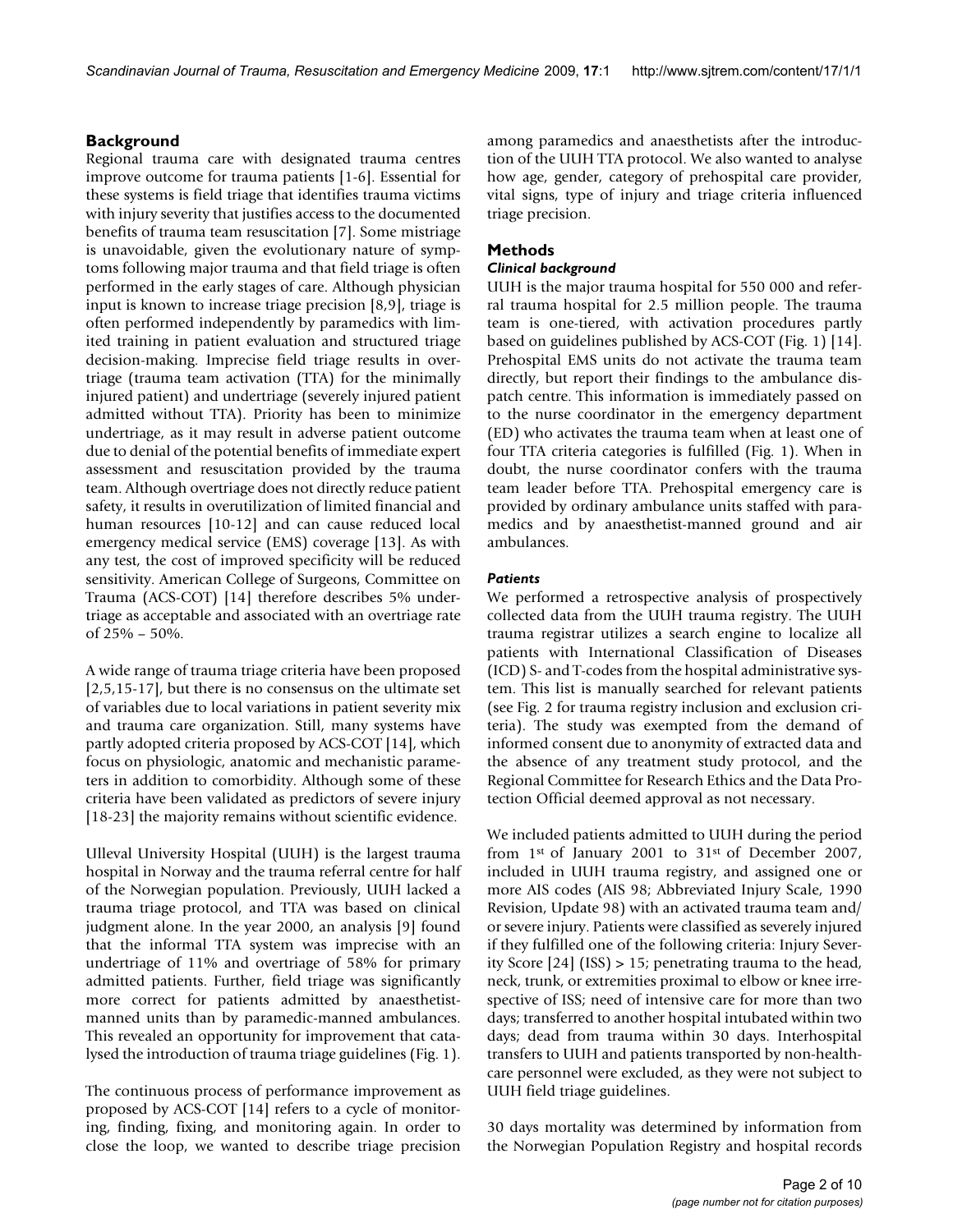<span id="page-2-0"></span>

| <b>Anatomic Category</b>                                                                                                                                                |
|-------------------------------------------------------------------------------------------------------------------------------------------------------------------------|
| Stab or gunshot wound to head, neck, torso or body proximal to elbow or knee.                                                                                           |
| Obvious massive haemorrhage.                                                                                                                                            |
| Obvious massive blunt injury.                                                                                                                                           |
| Dislocated injury to the pelvis.                                                                                                                                        |
| Two large fractures.                                                                                                                                                    |
| Flail chest.                                                                                                                                                            |
| Burns $> 15\%$ body surface and/or inhalation damage.                                                                                                                   |
| Children, elderly and patients suffering from chronic diseases tolerate less and shall<br>have a lower threshold for TTA.                                               |
| Physiologic category                                                                                                                                                    |
| Disturbed respiration: Dyspnoea, tachypnoea or bradypnoea.                                                                                                              |
| Hypotension.                                                                                                                                                            |
| Significantly reduced consciousness.                                                                                                                                    |
| Trauma team is activated when a stable patient turns unstable.                                                                                                          |
| Mechanism of Injury category                                                                                                                                            |
| Co passenger dead.                                                                                                                                                      |
| Trapped in wreck.                                                                                                                                                       |
| Considerable deformation of vehicle compartment.                                                                                                                        |
| Ejected from vehicle.                                                                                                                                                   |
| Pedestrian thrown up on vehicle or through the air.                                                                                                                     |
| Child hit by vehicle $> 30$ km/h.                                                                                                                                       |
| Fall from $> 5$ meter.                                                                                                                                                  |
| If time from accident to assessment is long and the patient seems unaffected, trauma<br>team shall not be activated, but team leader shall be informed of acute injury. |
| <b>Multiple patients</b>                                                                                                                                                |
| $>$ 2 injured patients admitted simultaneously                                                                                                                          |
| UUH: Ulleval University Hospital; TTA: Trauma Team Activation                                                                                                           |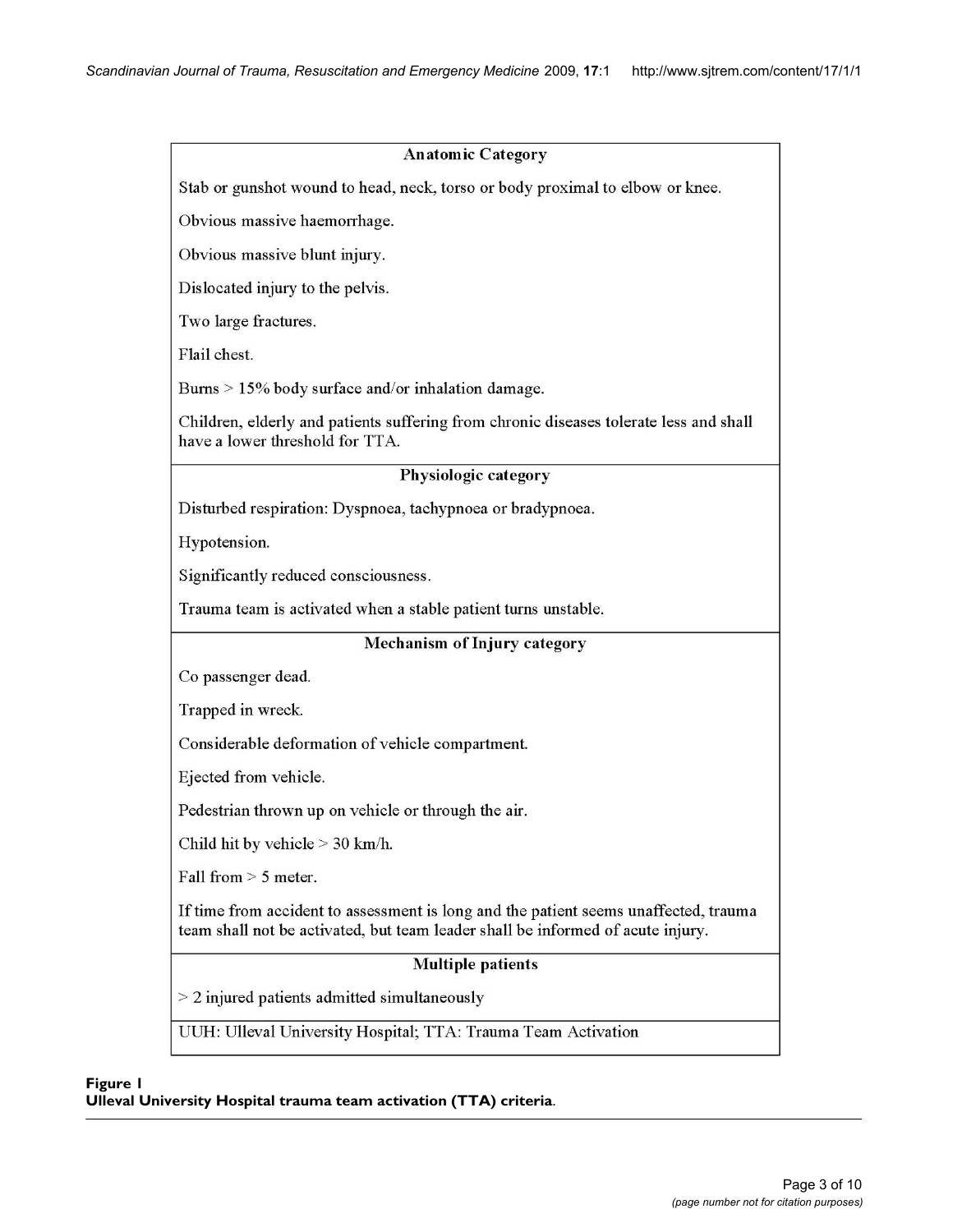<span id="page-3-0"></span>Absolute Criteria: Excluded are patients with: Activated trauma team Isolated fracture and skin injury  $(AIS 1)$  in: Penetrating injury to: Upper extremity  $\circ$ Head  $\bigcap$ Lower extremity  $\circ$ Neck  $\circ$ Floor of orbita  $\circ$ Trunk  $\circ$ Chronic subdural haematoma Extremities proximal to  $\circ$ knee or elbow Drowning, inhalation injury, asphyxia related injury Relative criterion: (hanging, strangulation)  $ISS > 10$ Secondary admission to UUH  $>$  24 hours after injury ISS: Injury Severity Score; AIS: Abbreviated Injury Scale

# **Figure 2 Inclusion and exclusion criteria for the UUH trauma registry**.

[[25](#page-8-16)]. Repatriated foreign citizens with inaccessible information on 30 days survival status were coded as survivors [[26](#page-8-17)].

In patients who were prehospitally intubated and in general anaesthesia on hospital arrival, respiratory rate and Glasgow Coma Scale [[27\]](#page-8-18) (GCS) were scored according to values documented by the prehospital services immediately before intubation. In the absence of this information, we estimated the Triage – Revised Trauma Score (RTS) [\[28\]](#page-8-19) category (0–4) of the variables respiratory rate and GCS score from the patient record, always utilizing the least pathological value when in doubt. In cases with complete lack of information, normal values were used as default [\[29](#page-8-20)].

# *Statistical analysis*

We assumed severely injured patients to potentially benefit from trauma team presence upon admission, and our evaluation of diagnostic precision of triage was based on this assumption. Various parameters can describe trauma triage precision. We defined ""Sensitivity" as the fraction of severely injured patients that were met by a trauma team (Table [1\)](#page-3-1). "Undertriage" was defined as the contrary event, i.e. 1-sensitivity, interpreted as the probability of not being met by a trauma team despite being severely injured. To calculate specificity and thereby the classical definition of overtriage (1-specificity) [\[30](#page-8-21)], the number of patients with minor injuries admitted without TTA must be identified. As UUH each year receives a large number

<span id="page-3-1"></span>

| Table I: Injury severity and trauma team activation (TTA) |  |  |  |  |
|-----------------------------------------------------------|--|--|--|--|
|-----------------------------------------------------------|--|--|--|--|

|                      | Severely injured | Not severely injured | Total                  |
|----------------------|------------------|----------------------|------------------------|
| <b>TTA</b><br>No TTA | (a)<br>(c)       | (b)<br>(d)           | $(a + b)$<br>$(c + d)$ |
| Total                | $(a + c)$        | $(b + d)$            | (n)                    |

Sensitivity =  $a/(a + c)$ ; Specificity =  $d/(b + d)$ 

Positive predictive value (PPV) =  $a/(a + b)$ 

Undertriage =  $1 -$  Sensitivity =  $c/(a + c)$ ; Overtriage =  $1 - PPV = b/(a + c)$ b)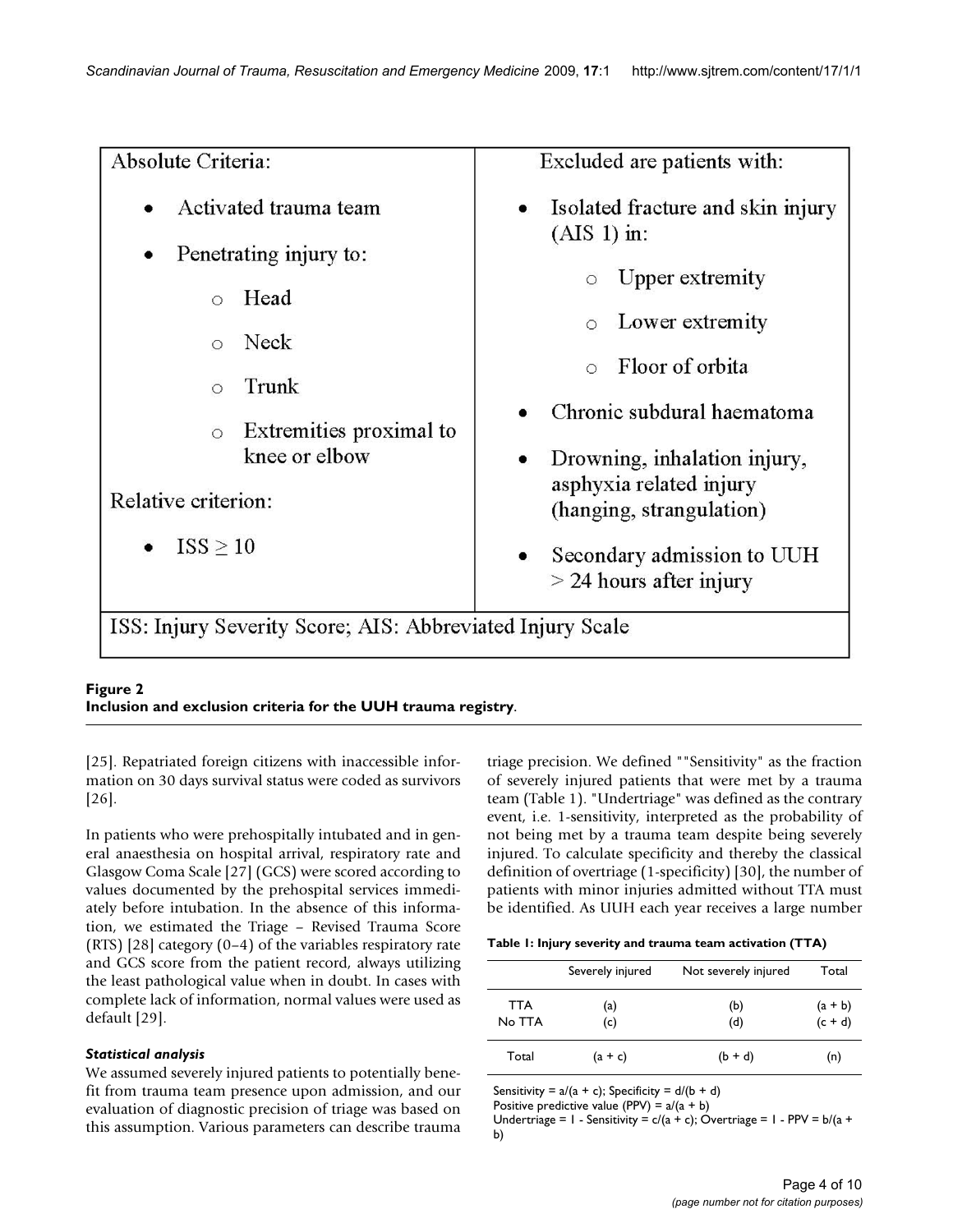of primary admitted injured patients, the classical definition is of limited value. This sizeable and not easily definable group of patients is seldom considered for TTA, and would strongly bias the calculation of overtriage based on specificity. Optimal utilization of hospital resources requires a triage protocol that excludes minimally injured patients from TTA. Thus, "overtriage" was defined as the complement of the positive predictive value (1-PPV), where PPV represents the probability of a patient being severely injured when the trauma team is activated (Table [1\)](#page-3-1) [\[9,](#page-8-4)[31\]](#page-8-22). The null hypothesis that the TTA protocol did not improve triage precision was adopted. All data were analyzed using Statistical Package for the Social Sciences, v. 16.0 (SPSS, Inc., Chicago, IL). Data distributions are reported by medians and interquartile ranges (IQR). Nonparametric data were analysed with the Mann-Whitney test. For categorical data, the chi-square test was used and results are reported as odds ratios (OR) with 95% confidence interval (95% CI). We specifically wanted to study undertriage among severely injured patients, therefore undertriage was used as the dependent variable in the univariate and multivariate analyses. We used logistic regression to estimate the adjusted effects of each significant variable from the univariate analysis [[31](#page-8-22)]. Variables were age, handled as a three level categorical variable (< 55, 55–70, > 70 years), whereas fall (yes, no), prehospital care provider (paramedic, anaesthetist), RTS (12, < 12) and gender were handled as dichotomous variables. ISS was handled as numerical value. Statistical significance was assumed for  $p < 0.05$ .

#### **Results**

#### *Descriptive*

During the study period, 4 885 patients were entered in the UUH trauma registry, of which 4 659 fulfilled our study inclusion criteria. Of the included patients, 4 208 (90%) had suffered blunt and 451 (10%) penetrating injuries as the dominant type of injury. Forty-two patients (1%) suffered both penetrating and blunt injury. Median age of included patients was 32 years (IQR 21 – 47), and median ISS was  $9$  (IQR  $4 - 21$ ).

#### *Clinical details of severely injured patients*

Of the 4 659 patients, 2 221 (48%) fulfilled our criteria for being severely injured. A majority of these, 1 662 (75%),

were men. Median ISS was 21 (IQR 14 – 29), with women having significantly higher ISS than men (median ISS 22 vs. 21, p = 0. 002). Median age was 36 years (IQR 23 – 53), with a significant difference in median age between the genders (women median 40 vs. men 34, p < 0.001).

#### *Precision in field triage*

Among the 4 659 patients included, we recorded 4 440 (95%) activations of the trauma team. It was not activated for 219 of the 2 221 severely injured patients; an undertriage of 10%. The team was activated for minor injuries 2 438 times; an overtriage of 55%. Patients admitted by anaesthetist-manned units had 2% undertriage (among 1 059 severely injured patients, 25 received no TTA) and 35% overtriage (1 598 TTA where 564 were for minor injuries). Patients brought in by paramedics were subject to 17% undertriage (among 1 162 severely injured patients, 194 received no TTA) and 66% overtriage (2 842 TTA where 1 874 were for minor injuries) (Table [2\)](#page-4-0). Among the 1 508 patients with TTA due to the mechanism of injury (MOI) criterion, 392 (26%) were severely injured (Table [3](#page-5-0)). The MOI criterion was used for 1 052 (37%) patients admitted by paramedics, compared to 456 (29%) of those admitted by anaesthetists (Table [4](#page-5-1)).

#### *Factors associated with undertriage*

Among the 2 221 severely injured patients, age was significantly associated with undertriage, with an adjusted odds ratio (OR) of 2.19 for those between 55 – 70 years of age (CI 1.45 – 3.31;  $p < 0.001$ ) compared to those younger than 55 years. For those older than 70 years, adjusted OR for being undertriaged was  $5.41$  (CI 3.60 – 8.13; p < 0.001).

Gender per se was also associated with undertriage, with an OR of 1.91 (CI 1.43 – 2.56; p < 0.001) for women compared to men. This difference lost its significance when we adjusted for age, giving an OR of 1.25 for women (CI 0.89 – 1.77; p = 0.202), as females were strongly represented among those over 55 years of age. Admittance by paramedics was also significantly associated with undertriage with an adjusted OR of 5.84 (CI 3.73 – 9.13; p < 0.001) compared to admittance by anaesthetists. Further, fall was associated with undertriage, with an adjusted OR of 4.89 (CI 3.51 – 6.83; p < 0.001). Finally, a Triage – RTS < 12 in

<span id="page-4-0"></span>**Table 2: Field triage precision by category of prehospital care before and after introduction of TTA protocol**

|                       |            | Without TTA protocol (1996) |            | With TTA protocol $(2001 - 2007)$ |
|-----------------------|------------|-----------------------------|------------|-----------------------------------|
|                       | Overtriage | Undertriage                 | Overtriage | Undertriage                       |
| All patients          | 58%        | l I%                        | 55%        | 10%                               |
| Anaesthetist admitted | 44%        | 6%                          | 35%        | 2%                                |
| Paramedic admitted    | 67%        | 17%                         | 66%        | 17%                               |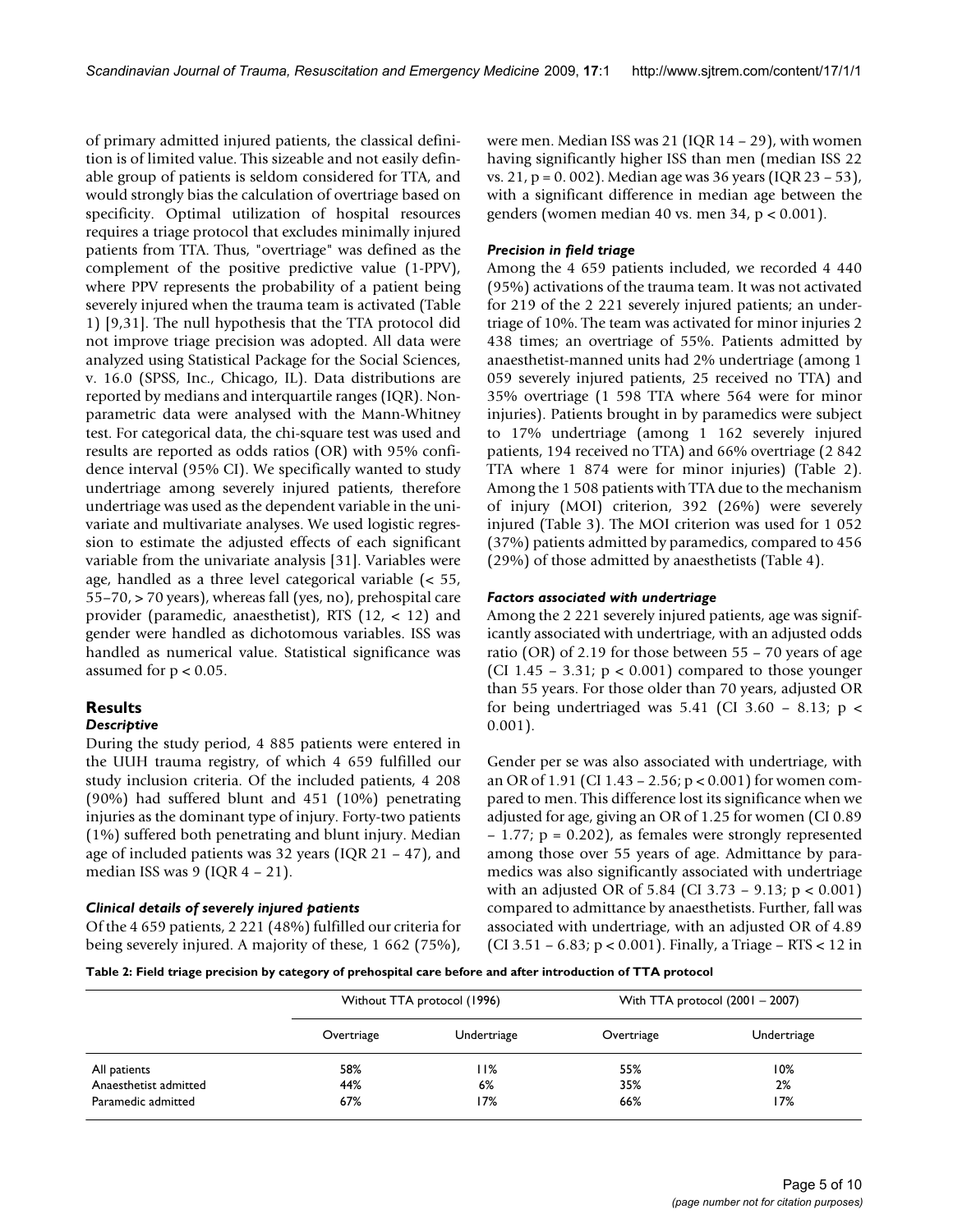|                   | Total        | Severely injured | Dead within 30 days | Proximal penetrating<br>injury | $ICU > 2$ days or<br>transferred intubated | ISS > 15    |
|-------------------|--------------|------------------|---------------------|--------------------------------|--------------------------------------------|-------------|
| Admission:        |              |                  |                     |                                |                                            |             |
| Anaesthetist      | l 623 (35%)  | l 059 (65%)      | 185 (11%)           | 80(5%)                         | 756 (47%)                                  | 902 (56%)   |
| Paramedic         | 3 036 (65%)  | 1162(38%)        | 173 (6%)            | 372 (12%)                      | 476 (16%)                                  | 739 (24%)   |
| Total             | 4 659 (100%) | 2 2 2 1 (48%)    | 358 (8%)            | 452 (10%)                      | 1 232 (26%)                                | l 641 (35%) |
| Patients with TTA | 4 440 (95%)  | 2 002 (45%)      | 316(7%)             | 426 (10%)                      | 1154(26%)                                  | l 467 (33%) |
| TTA criteria:     |              |                  |                     |                                |                                            |             |
| Anatomic          | 1192(27%)    | 702 (59%)        | 107(9%)             | 235 (20%)                      | 361 (30%)                                  | 452 (38%)   |
| Physiologic       | 76 (2%)      | 42 (55%)         | 9(12%)              | 12 (16%)                       | 20 (26%)                                   | 28 (37%)    |
| <b>MOI</b>        | 508 (34%)    | 392 (26%)        | 33 (2%)             | 4(0%)                          | 245 (16%)                                  | 324 (22%)   |
| Multiple patients | 8(0%)        | 3(38%)           | $0(0\%)$            | 1(13%)                         | 1(13%)                                     | 2(25%)      |
| Several           | 760 (17%)    | 504 (66%)        | 127 (17%)           | 62 (8%)                        | 351 (46%)                                  | 430 (57%)   |
| Unknown           | 896 (20%)    | 359 (40%)        | 40 (5%)             | 112(13%)                       | 176 (20%)                                  | 231 (26%)   |
| Undertriage       | 219          | 219 (100%)       | 42 (19%)            | 26 (12%)                       | 78 (36%)                                   | 174 (80%)   |
| Correct triage    | 2 002        | 2 002 (100%)     | 316(16%)            | 426 (21%)                      | II54 (58%)                                 | 467 (73%)   |

<span id="page-5-0"></span>**Table 3: Association and number of patients by category of prehospital care provider, TTA criteria, undertriage and correct triage**

ICU: Intensive Care Unit; ISS: Injury Severity Score; MOI: Mechanism of Injury

the ED reduced the risk for undertriage with an adjusted OR of 0.42 (CI 0.30 – 0.60;  $p < 0.001$ ) compared to RTS = 12 (normal value). Field RTS was documented by anaesthetists in 64% of the patients compared to 33% among paramedics ( $p < 0.001$ ). Factors associated with undertriage are outlined in Table [5](#page-6-0).

#### *The consequence of undertriage*

Patients subject to undertriage had significantly higher mortality risk compared to those correctly triaged, with an OR adjusted for ISS of 2.34 (CI 1.59 – 3.43; p < 0.001) (Table [6\)](#page-6-1).

#### **Discussion**

Patients brought to UUH by anaesthetists had a satisfactory triage precision, with an undertriage of 2% and overtriage of 35%, whereas patients brought in by paramedics were subject to unacceptable mistriage, with an undertriage of 17% and overtriage of 66% (Table [2\)](#page-4-0).

Although patients admitted by paramedics were associated with less injury severity compared to those admitted by anaesthetists (median ISS 5 vs.  $17$ ,  $p < 0.001$ ) due to overtriage, they were subject to a significantly higher risk for undertriage (Table [5](#page-6-0)). These results indicate that both patients and the trauma system could profit from integrating the highest level of medical competence accessible into the triage process. However, comparison of these patient groups must be made with caution, as skewed mission profiles might contribute to the observed differences.

The overall trauma triage system performance at UUH was outside the recommendations stated in the ACS-COT guidelines [[14\]](#page-8-8), with an undertriage of 10% and overtriage of 55% (Table [2](#page-4-0)). However, comparison of triage

<span id="page-5-1"></span>

| Table 4: Usage and performance of TTA criteria by category of prehospital care provider |  |  |  |
|-----------------------------------------------------------------------------------------|--|--|--|
|                                                                                         |  |  |  |

|                        |           | Paramedic      |            | Anaesthetist |                |            |  |
|------------------------|-----------|----------------|------------|--------------|----------------|------------|--|
| <b>TTA</b> criteria    | Total     | Correct triage | Overtriage | Total        | Correct triage | Overtriage |  |
| Anatomic               | 717 (25%) | 372 (52%)      | 345 (48%)  | 475 (30%)    | 330 (70%)      | 145 (30%)  |  |
| Physiologic            | 65(2%)    | 33 (51%)       | 32 (49%)   | 11(0%)       | 9(82%)         | 2(18%)     |  |
| MOI                    | 052 (37%) | 163 (15%)      | 889 (85%)  | 456 (29%)    | 229 (50%)      | 227 (50%)  |  |
| Multiple patients      | 6(0%)     | 2(33%)         | 4 (67%)    | 2(0%)        | (50%)          | (50%)      |  |
| Several criteria       | 354 (13%) | 182(51%)       | 172 (49%)  | 406 (25%)    | 322 (79%)      | 84 (21%)   |  |
| No documented criteria | 648 (23%) | 216 (33%)      | 432 (67%)  | 248 (16%)    | 143 (58%)      | 105 (42%)  |  |
| Total                  | 2842      | 968 (34%)      | 874 (66%)  | 598          | 034 (65%)      | 564 (35%)  |  |

MOI: Mechanism of Injury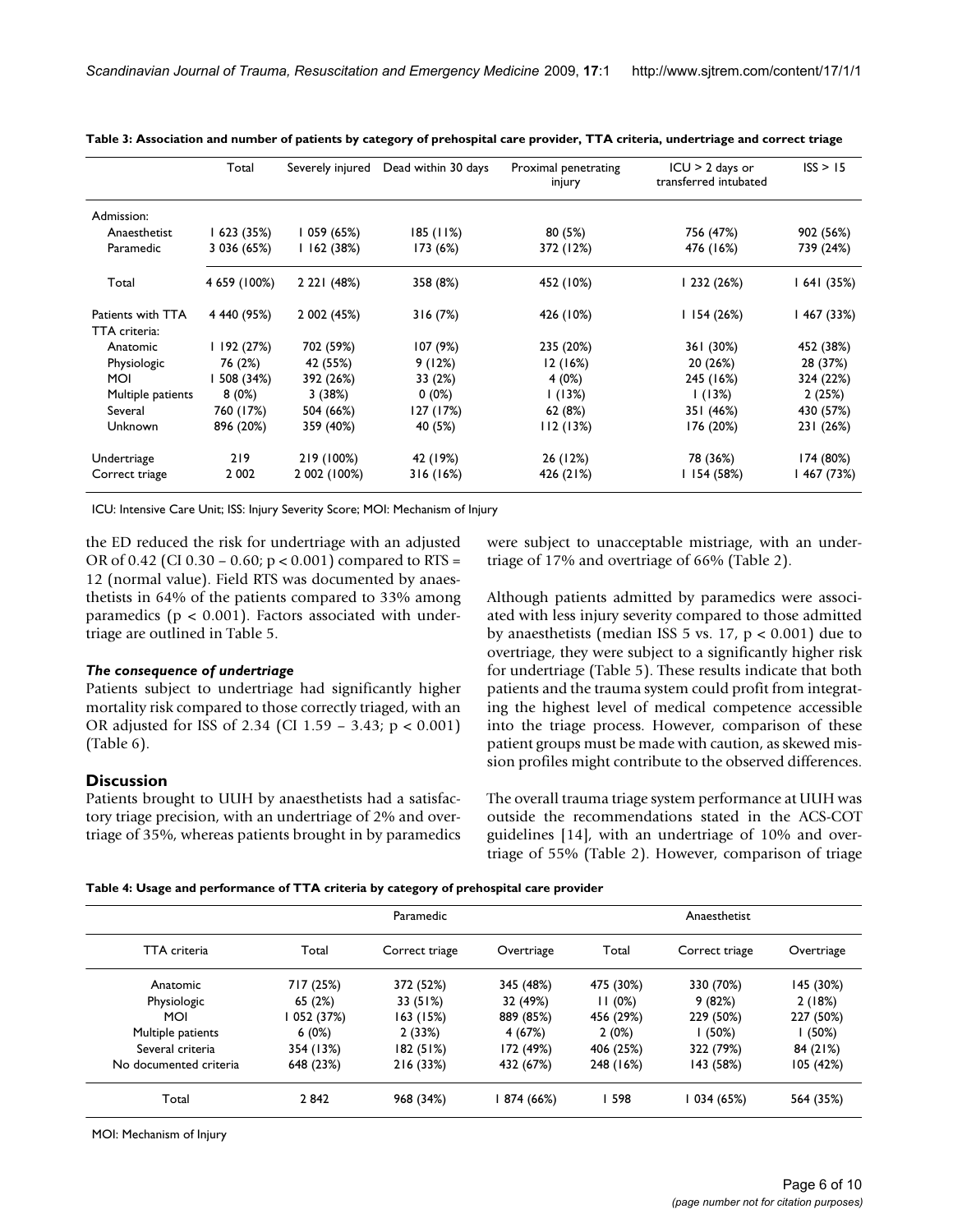|                 | Correct triage ( $n = 2002$ ) | Undertriage ( $n = 219$ ) | OR (95% CI)                       | Adjusted OR (95% CI)              |
|-----------------|-------------------------------|---------------------------|-----------------------------------|-----------------------------------|
| Gender:         |                               |                           |                                   |                                   |
| Men             | I 525 (76%)                   | 137 (63%)                 | 1.00                              | 1.00                              |
| Women           | 477 (24%)                     | 82 (37%)                  | $1.91$ (1.43 – 2.56) <sup>*</sup> | $1.25(0.89 - 1.77)$ <sup>+</sup>  |
| Age:            |                               |                           |                                   |                                   |
| <55 years       | 1 595 (80%)                   | 99 (45%)                  | 1.00                              | 1.00                              |
| $55 - 70$ years | 261 (13%)                     | 46 (21%)                  | $2.84$ (1.96 – 4.13) <sup>*</sup> | $2.19 (1.45 - 3.31)^*$            |
| >70 years       | 146(7%)                       | 74 (34%)                  | $8.17(5.78 - 11.54)^*$            | 5.41 $(3.60 - 8.13)^*$            |
| Admitted by:    |                               |                           |                                   |                                   |
| Anaesthetist    | 1 034 (52%)                   | 25(11%)                   | 1.00                              | 1.00                              |
| Paramedic       | 968 (48%)                     | 194 (89%)                 | 8.29 $(5.42 - 12.69)^*$           | $5.84$ (3.73 – 9.13) <sup>*</sup> |
| ED-RTS:         |                               |                           |                                   |                                   |
| 12              | 1 035 (52%)                   | 156(71%)                  | 1.00                              | 1.00                              |
| < 12            | 967 (48%)                     | 63 (29%)                  | $0.43$ (0.32 - 0.59) <sup>*</sup> | $0.42$ (0.30 - 0.60)*             |
| Fall:           |                               |                           |                                   |                                   |
| No              | l 632 (82%)                   | 81 (37%)                  | 1.00                              | 1.00                              |
| Yes             | 370 (18%)                     | 138(63%)                  | 7.52 $(5.59 - 10.11)^*$           | 4.89 $(3.51 - 6.83)^*$            |

<span id="page-6-0"></span>**Table 5: Triage outcome split by factors associated with undertriage among 2221 severely injured patients. Unadjusted and adjusted (for gender, age, category of prehospital care, ED-RTS and fall), estimates of odds ratio for undertriage with 95% CI and p values**

CI: Confidence Interval; OR: Odds Ratio; \*: p < 0.001; †: p = 0.202;

ED-RTS: Revised Trauma Score in the Emergency Department

rates must be made with care, as different definitions of what constitutes a suitable patient for TTA – frequently referred to as a "severely injured" patient – are applied. Injury severity is a continuum and the cut off has traditionally been arbitrary. Nevertheless, the definition is fundamental, as it determines the threshold for inclusion to the care given by an activated trauma team, and provides the retrospective standard against which the triage guidelines will be tested. The US Major Trauma Outcome Study [[32](#page-8-23)] found that ISS > 15 was related to a mortality risk of at least 10%, and despite some well-documented limitations [\[33](#page-8-24),[34\]](#page-8-25), this cut off has been widely applied to define severe injury. We addressed these limitations by including proximal penetrating injury, need for ICU care and death from trauma within 30 days [\[25](#page-8-16)]. To achieve comparability with a previous analysis [\[9\]](#page-8-4), the need for urgent ED procedure or operative intervention [[35](#page-8-26),[36\]](#page-8-27) (e.g. damage control laparotomy) was excluded from our definition, highlighting that consensus among researchers regarding a common definition of "severely injured" is needed. The current study is a retrospective review of trauma registry data and as such has several limitations. It is subject to retrospective bias and incomplete data collection, and it is restricted to variables already defined in the trauma registry. Some of the predefined data points (e.g. TTA criteria) lack detail and thus limit analysis precision. Further, the seven years delay between guideline introduction and the study of its efficacy may be considered too long.

Patients admitted by ordinary ambulances were more frequently triaged to TTA due to MOI (Table [4](#page-5-1)). MOI criteria were generally unable to predict severe injury regardless of personnel category involved in the triage process (Table [3](#page-5-0)). MOI was introduced as criterion after retrospective studies [[37-](#page-8-28)[39\]](#page-8-29) revealed that some blunt trauma scenarios

<span id="page-6-1"></span>

|  | Table 6: 30 day mortality by category of triage. Unadjusted and adjusted for ISS |  |
|--|----------------------------------------------------------------------------------|--|
|  |                                                                                  |  |

|                               |                | Dead within 30 days  |                              |            |                              |                  |  |
|-------------------------------|----------------|----------------------|------------------------------|------------|------------------------------|------------------|--|
|                               | Total          | Number of patients   | OR (95% CI)                  | p-value    | Adjusted OR (95% CI)         | Adjusted p-value |  |
| Correct triage<br>Undertriage | 2 0 0 2<br>219 | 316(16%)<br>42 (19%) | 00. ا<br>$1.27(0.89 - 1.81)$ | $p = 0.23$ | 00. ا<br>$2.34(1.59 - 3.43)$ | P < 0.001        |  |

OR: Odds Ratio; CI: Confidence Intervals; ISS: Injury Severity Score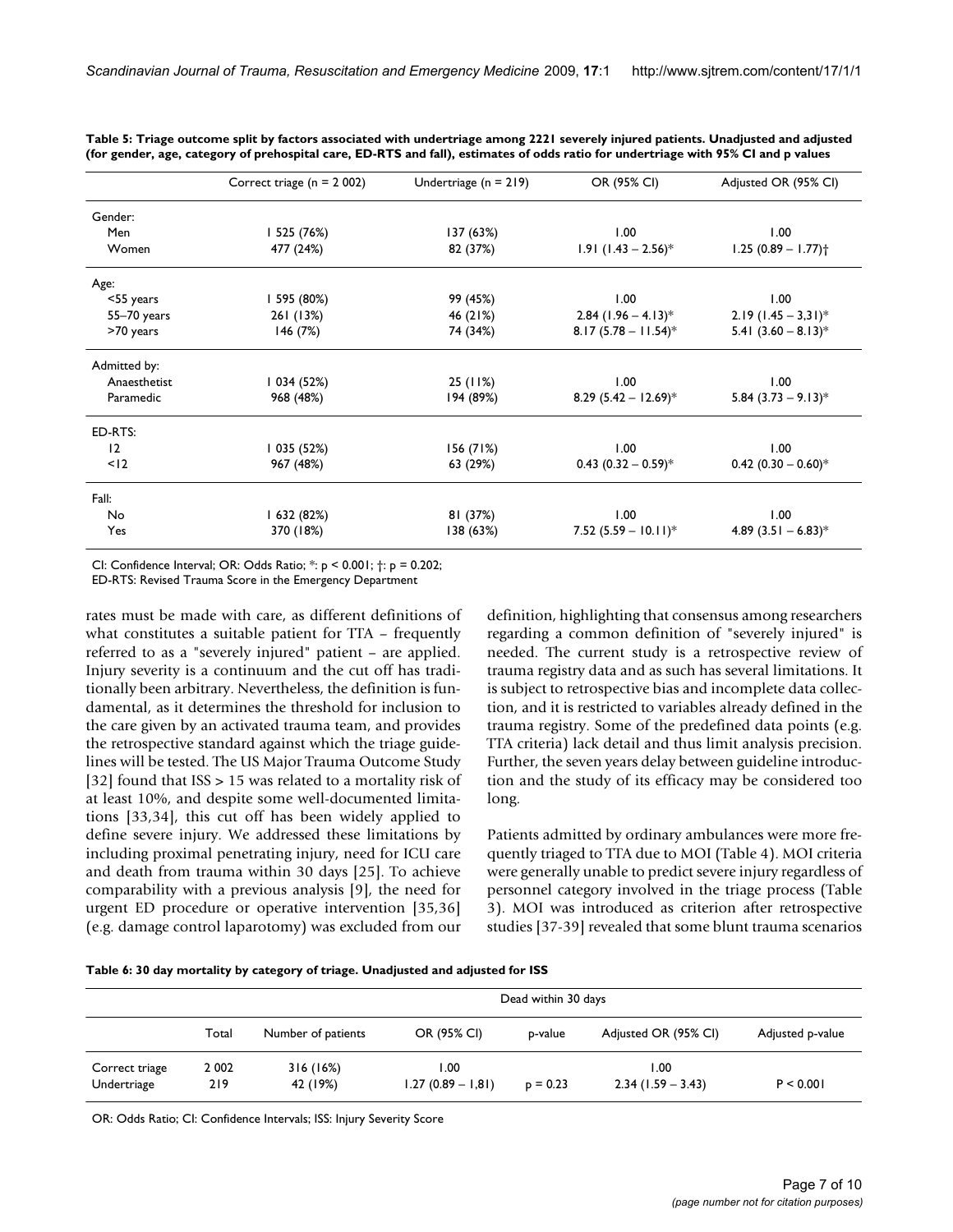were associated with significant victim injury, which might remain occult throughout the prehospital period. Although it was recognized that this criterion would yield over-utilization of trauma centre resources, a certain amount of overtriage was deemed necessary to avoid preventable trauma deaths [[14](#page-8-8)]. Car safety design and the utilization of safety restraints has markedly improved since many of these studies were published, and other papers now confirm the association between MOI as single criterion for TTA and overtriage [\[13](#page-8-7)[,40](#page-8-30)[-43](#page-9-0)].

Our results are consistent with prior studies that show that physiological and anatomical trauma triage criteria are predictive of the need for TTA [\[13](#page-8-7)[,18](#page-8-13),[19](#page-8-31)[,21](#page-8-32)[,23](#page-8-14)] (Table [3\)](#page-5-0). In general, anaesthetists put more emphasis on vital signs, as evidenced by prehospital RTS [\[28\]](#page-8-19) being documented for 64% of the patients compared to 33% among paramedics ( $p < 0.001$ ). Unsurprisingly triage – RTS  $< 12$  in the ED reduced the risk for undertriage (Table [5\)](#page-6-0). The presence of abnormal vital signs after involvement in trauma may suggest significant haemorrhage and the need for evaluation by the trauma team. However, the absence of abnormal vital signs or obvious anatomic injury does not rule out severe injury. We believe that "physiologic derangement" and "anatomic injury" categories should be mandatory criteria for full TTA at UUH, whereas MOI and "comorbidity" should be downgraded to only activate a trauma team consisting of fewer members. In an attempt to deal with the burden of overtriage generated by excessive use of the MOI criterion several trauma centers have introduced tiered triage systems, and published their positive experiences with them [[11,](#page-8-33)[16](#page-8-34)[,44](#page-9-1)[-46](#page-9-2)].

Patients subject to undertriage had significantly higher mortality risk compared to those correctly triaged, when adjusted for injury severity (Table [6\)](#page-6-1). Phillips and coworkers [\[47\]](#page-9-3) described falls as the main aetiology behind severe injury among elderly (hip fractures were excluded form the study), and that triage criteria according to ACS-COT recommendations failed to identify these trauma victims. We found both falls and increasing age to be significantly associated with undertriage, but there was no significant difference between genders when adjusted for age (Table [5](#page-6-0)). Problems in the initial evaluation of the traumatized geriatric patient may contribute to an increased risk of undertriage. Misleadingly "normal" initial vital signs despite severe injury due to medication and an inability to launch normal physiologic responses have been suggested as contributing factors [[22\]](#page-8-35). Elderly trauma patients have particularly high mortality, even with fairly minor or moderately severe injuries. Undertriage in this group probably contributes to an even higher mortality. Demetriades et al. [\[22\]](#page-8-35) have suggested that age over 70 years alone should be a criterion for TTA. In a later paper, Demetriades and coworkers [\[48\]](#page-9-4) found that activated trauma team and early intensive monitoring, evaluation, and resuscitation of geriatric trauma patients improved survival.

The present study was conceived to highlight the supposed advantages of a trauma triage protocol, but increased precision could only be demonstrated among anaesthetists (Table [2\)](#page-4-0). Although the introduced guidelines were based on fairly well documented material [\[18-](#page-8-13) [22\]](#page-8-35), triage precision among paramedics did not improve and therefore camouflaged any possible benefit on total system precision. Further, we found examples of breeched guidelines such as EMS providers activating the trauma team from the field instead of via the trauma coordinator. Such failure of guideline adherence may also contribute to this unexpected lack of increased triage precision. These results indicate that paramedics need further training in evaluating trauma victims. We also call for improved routines in communicating patient data from EMS units to the nurse coordinator in the ED, with vital signs, obvious anatomic injury, injury mechanism and comorbidity to be ordinal reported. Further, nurse coordinators would benefit from additional training in triage decision-making.

#### **Conclusion**

Evaluating vital signs and anatomic injury require competence, and anaesthetists performed field triage with higher precision than paramedics, who displayed an unacceptably high mistriage rate. We therefore failed to reject the null hypothesis about any benefit brought about by introducing a trauma triage protocol. The discrepancy between personnel categories amplifies the need for a user-friendlier triage protocol and increased competence in trauma patient evaluation among paramedics. Although MOI with its low prediction accuracy was extensively used as TTA criterion, this alone could not explain all the imprecision. The "physiologic" and "anatomic" criteria performed well. Our findings should be an incitement to design a two-tiered trauma triage protocol, and thereafter change provider behaviour through a well-documented implementation strategy.

#### **Competing interests**

The authors declare that they have no competing interests.

#### **Authors' contributions**

MR and HML conceived the study. MR, TE, AJK, NOS and HML designed the study. MR and AJK performed the data analysis. NOS and TE designed and developed the UUH trauma registry. MR drafted the manuscript. All authors interpreted data and critically revised the manuscript. All authors have read and approved the final manuscript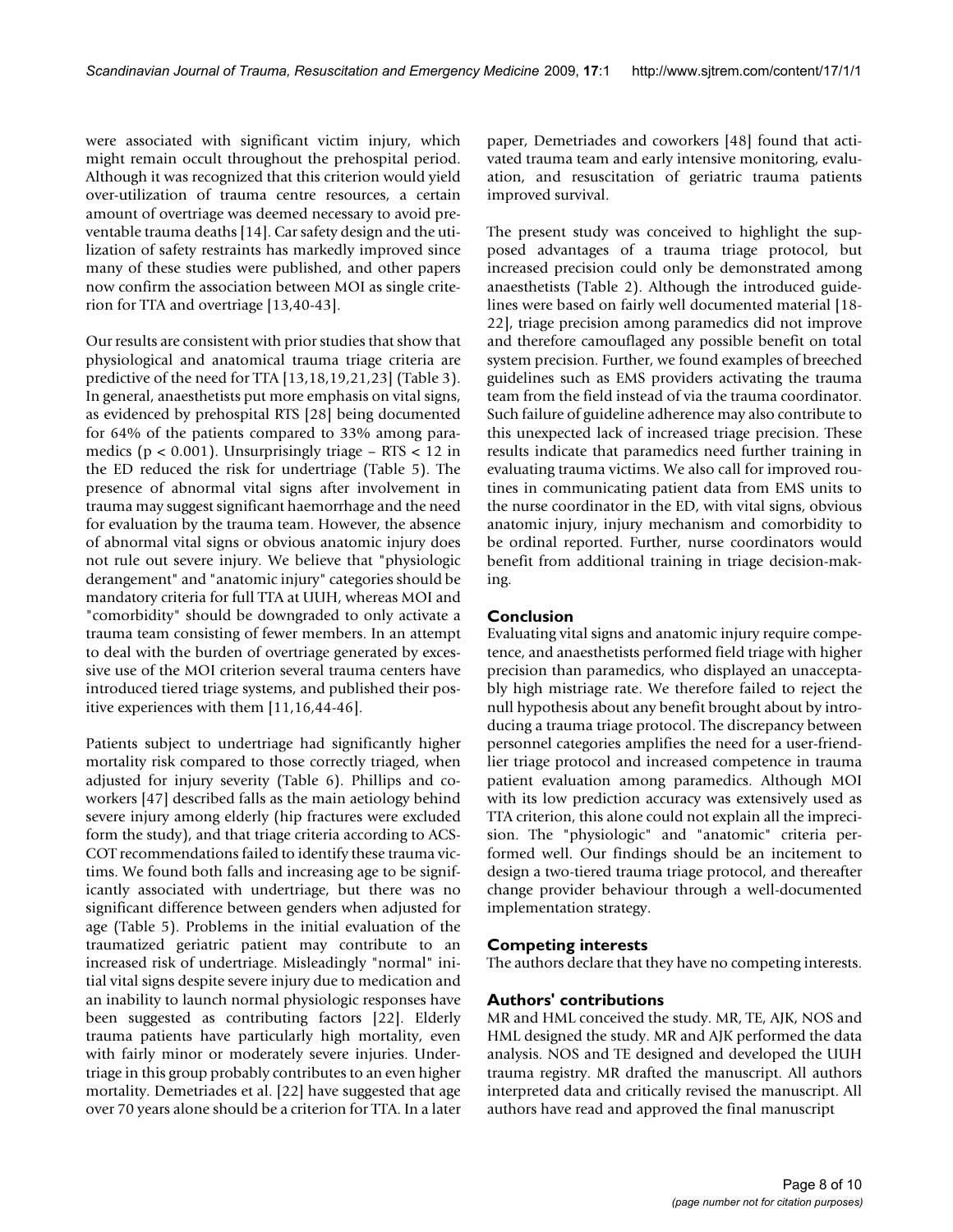#### **Acknowledgements**

We thank UUH Trauma registrar Morten Hestnes for valuable comments on data variables.

The Norwegian Air Ambulance Foundation and Health Region Southeast provided funding.

#### **References**

- <span id="page-8-0"></span>West JG, Cales RH, Gazzaniga AB: **[Impact of regionalization. The](http://www.ncbi.nlm.nih.gov/entrez/query.fcgi?cmd=Retrieve&db=PubMed&dopt=Abstract&list_uids=6847371)**<br>**Orange County experience.** Archives of Surgery 1983, **[Orange County experience.](http://www.ncbi.nlm.nih.gov/entrez/query.fcgi?cmd=Retrieve&db=PubMed&dopt=Abstract&list_uids=6847371)** *Archives of Surgery* 1983, **118:**740-744.
- <span id="page-8-9"></span>2. Shackford SR, Hollingworth-Fridlund P, Cooper GF, Eastman AB: **The effect of regionalization upon the quality of trauma care as assessed by concurrent audit before and after institution of a trauma system: a preliminary report.** *Journal of Trauma-Injury Infection & Critical Care* 1986, **26:**812-820.
- 3. Liberman M, Mulder DS, Lavoie A, Sampalis JS: **Implementation of a trauma care system: evolution through evaluation.** *Journal of Trauma-Injury Infection & Critical Care* 2004, **56:**1330-1335.
- Mullins RJ, Veum-Stone J, Hedges JR, Zimmer-Gembeck MJ, Mann NC, Southard PA, Helfand M, Gaines JA, Trunkey DD: **Influence of a statewide trauma system on location of hospitalization and outcome of injured patients.** *Journal of Trauma-Injury Infection & Critical Care* 1996, **40:**536-545. discussion 545–536
- <span id="page-8-10"></span>5. Kilberg L, Clemmer TP, Clawson J, Woolley FR, Thomas F, Orme JF Jr: **Effectiveness of implementing a trauma triage system on outcome: a prospective evaluation.** *Journal of Trauma-Injury Infection & Critical Care* 1988, **28:**1493-1498.
- <span id="page-8-1"></span>6. MacKenzie EJ, Rivara FP, Jurkovich GJ, Nathens AB, Frey KP, Egleston BL, Salkever DS, Scharfstein DO: **[A national evaluation of the](http://www.ncbi.nlm.nih.gov/entrez/query.fcgi?cmd=Retrieve&db=PubMed&dopt=Abstract&list_uids=16436768) [effect of trauma-center care on mortality.](http://www.ncbi.nlm.nih.gov/entrez/query.fcgi?cmd=Retrieve&db=PubMed&dopt=Abstract&list_uids=16436768)** *New England Journal of Medicine* 2006, **354:**366-378.
- <span id="page-8-2"></span>7. Petrie D, Lane P, Stewart TC: **An evaluation of patient outcomes comparing trauma team activated versus trauma team not activated using TRISS analysis. Trauma and Injury Severity Score.** *Journal of Trauma-Injury Infection & Critical Care* 1996, **41:**870-873. discussion 873–875
- <span id="page-8-3"></span>8. Champion HR, Sacco WJ, Gainer PS, Patow SM: **The effect of medical direction on trauma triage.** *Journal of Trauma-Injury Infection & Critical Care* 1988, **28:**235-239.
- <span id="page-8-4"></span>Lossius H, Langhelle A, Pillgram-Larsen J, Lossius T, Soreide E, Laake P, Steen P: **[Efficiency of activation of the trauma team in a](http://www.ncbi.nlm.nih.gov/entrez/query.fcgi?cmd=Retrieve&db=PubMed&dopt=Abstract&list_uids=11071161) [Norwegian trauma referral centre.](http://www.ncbi.nlm.nih.gov/entrez/query.fcgi?cmd=Retrieve&db=PubMed&dopt=Abstract&list_uids=11071161)** *The European journal of surgery* 2000, **166:**760-764.
- <span id="page-8-5"></span>10. Hoff WS, Tinkoff GH, Lucke JF, Lehr S: **[Impact of minimal injuries](http://www.ncbi.nlm.nih.gov/entrez/query.fcgi?cmd=Retrieve&db=PubMed&dopt=Abstract&list_uids=1404510) [on a level I trauma center.](http://www.ncbi.nlm.nih.gov/entrez/query.fcgi?cmd=Retrieve&db=PubMed&dopt=Abstract&list_uids=1404510)** *J Trauma* 1992, **33(3):**408-412.
- <span id="page-8-33"></span>11. DeKeyser FG, Paratore A, Seneca RP, Trask A: **[Decreasing the](http://www.ncbi.nlm.nih.gov/entrez/query.fcgi?cmd=Retrieve&db=PubMed&dopt=Abstract&list_uids=8161056) [cost of trauma care: a system of secondary inhospital triage.](http://www.ncbi.nlm.nih.gov/entrez/query.fcgi?cmd=Retrieve&db=PubMed&dopt=Abstract&list_uids=8161056)** *Annals of Emergency Medicine* 1994, **23:**841-844.
- <span id="page-8-6"></span>12. MacKenzie EJ, Morris JA Jr, Smith GS, Fahey M: **[Acute hospital](http://www.ncbi.nlm.nih.gov/entrez/query.fcgi?cmd=Retrieve&db=PubMed&dopt=Abstract&list_uids= 2213943 ) [costs of trauma in the United States: implications for region](http://www.ncbi.nlm.nih.gov/entrez/query.fcgi?cmd=Retrieve&db=PubMed&dopt=Abstract&list_uids= 2213943 )[alized systems of care.](http://www.ncbi.nlm.nih.gov/entrez/query.fcgi?cmd=Retrieve&db=PubMed&dopt=Abstract&list_uids= 2213943 )** *Journal of Trauma-Injury Infection & Critical Care* 1990, **30(9):**1096-1101.
- <span id="page-8-7"></span>13. Henry MC, Alicandro JM, Hollander JE, Moldashel JG, Cassara G, Thode HC Jr: **[Evaluation of American College of Surgeons](http://www.ncbi.nlm.nih.gov/entrez/query.fcgi?cmd=Retrieve&db=PubMed&dopt=Abstract&list_uids=8924131) [trauma triage criteria in a suburban and rural setting.](http://www.ncbi.nlm.nih.gov/entrez/query.fcgi?cmd=Retrieve&db=PubMed&dopt=Abstract&list_uids=8924131)** *Am J Emerg Med* 1996, **14(2):**124-129.
- <span id="page-8-8"></span>14. ACS-COT: **Resources for optimal care of the injured patient: 2006.** Chicago: American College of Surgeons; 2006.
- <span id="page-8-11"></span>15. Cook CH, Muscarella P, Praba AC, Melvin WS, Martin LC: **[Reducing](http://www.ncbi.nlm.nih.gov/entrez/query.fcgi?cmd=Retrieve&db=PubMed&dopt=Abstract&list_uids=11448384) [overtriage without compromising outcomes in trauma](http://www.ncbi.nlm.nih.gov/entrez/query.fcgi?cmd=Retrieve&db=PubMed&dopt=Abstract&list_uids=11448384) [patients.](http://www.ncbi.nlm.nih.gov/entrez/query.fcgi?cmd=Retrieve&db=PubMed&dopt=Abstract&list_uids=11448384)** *Archives of Surgery* 2001, **136:**752-756.
- <span id="page-8-34"></span>16. Phillips JA, Buchman TG: **Optimizing prehospital triage criteria for trauma team alerts.** *Journal of Trauma-Injury Infection & Critical Care* 1993, **34:**127-132.
- <span id="page-8-12"></span>Lehmann RK, Arthurs ZM, Cuadrado DG, Casey LE, Beekley AC, Martin MJ: **[Trauma team activation: simplified criteria safely](http://www.ncbi.nlm.nih.gov/entrez/query.fcgi?cmd=Retrieve&db=PubMed&dopt=Abstract&list_uids=17434371) [reduces overtriage.](http://www.ncbi.nlm.nih.gov/entrez/query.fcgi?cmd=Retrieve&db=PubMed&dopt=Abstract&list_uids=17434371)** *American Journal of Surgery* 2007, **193:**630-634. discussion 634–635
- <span id="page-8-13"></span>18. Norwood S, McAuley C, Berne J, Vallina V, Creath R, McLarty J: **A prehospital glasgow coma scale score < or = 14 accurately predicts the need for full trauma team activation and patient hospitalization after motor vehicle collisions.** *Journal of Trauma-Injury Infection & Critical Care* 2002, **53:**503-507.
- <span id="page-8-31"></span>19. Husum H, Gilbert M, Wisborg T, Van Heng Y, Murad M: **Respiratory rate as a prehospital triage tool in rural trauma.** *Journal of Trauma-Injury Infection & Critical Care* 2003, **55:**466-470.
- 20. Sava J, Alo K, Velmahos GC, Demetriades D: **All patients with truncal gunshot wounds deserve trauma team activation.** *Journal of Trauma-Injury Infection & Critical Care* 2002, **52:**276-279.
- <span id="page-8-32"></span>21. Tinkoff GH, O'Connor RE: **Validation of new trauma triage rules for trauma attending response to the emergency department.** *Journal of Trauma-Injury Infection & Critical Care* 2002, **52:**1153-1158. discussion 1158–1159
- <span id="page-8-35"></span>22. Demetriades D, Sava J, Alo K, Newton E, Velmahos G, Murray J, Belzberg H, Asensio J, Berne T: **Old age as a criterion for trauma team activation.** *Journal of Trauma-Injury Infection & Critical Care* 2001, **51:**754-756.
- <span id="page-8-14"></span>23. Franklin G, Boaz P, Spain D, Lukan J, Carrillo E, Richardson J: **Prehospital hypotension as a valid indicator of trauma team activation.** *Journal of Trauma-Injury Infection & Critical Care* 2000, **48:**1034-1037.
- <span id="page-8-15"></span>24. Baker SP, O'Neill B, Haddon W Jr, Long WB: **[The injury severity](http://www.ncbi.nlm.nih.gov/entrez/query.fcgi?cmd=Retrieve&db=PubMed&dopt=Abstract&list_uids=4814394) [score: a method for describing patients with multiple injuries](http://www.ncbi.nlm.nih.gov/entrez/query.fcgi?cmd=Retrieve&db=PubMed&dopt=Abstract&list_uids=4814394) [and evaluating emergency care.](http://www.ncbi.nlm.nih.gov/entrez/query.fcgi?cmd=Retrieve&db=PubMed&dopt=Abstract&list_uids=4814394)** *J Trauma* 1974, **14(3):**187-196.
- <span id="page-8-16"></span>25. Skaga NO, Eken T, Jones JM, Steen PA: **[Different definitions of](http://www.ncbi.nlm.nih.gov/entrez/query.fcgi?cmd=Retrieve&db=PubMed&dopt=Abstract&list_uids=18377909) [patient outcome: consequences for performance analysis in](http://www.ncbi.nlm.nih.gov/entrez/query.fcgi?cmd=Retrieve&db=PubMed&dopt=Abstract&list_uids=18377909) [trauma.](http://www.ncbi.nlm.nih.gov/entrez/query.fcgi?cmd=Retrieve&db=PubMed&dopt=Abstract&list_uids=18377909)** *Injury* 2008, **39:**612-622.
- <span id="page-8-17"></span>26. Skaga NO, Eken T, Sovik S, Jones JM, Steen PA: **[Pre-injury ASA](http://www.ncbi.nlm.nih.gov/entrez/query.fcgi?cmd=Retrieve&db=PubMed&dopt=Abstract&list_uids=17993938) [physical status classification is an independent predictor of](http://www.ncbi.nlm.nih.gov/entrez/query.fcgi?cmd=Retrieve&db=PubMed&dopt=Abstract&list_uids=17993938) [mortality after trauma.](http://www.ncbi.nlm.nih.gov/entrez/query.fcgi?cmd=Retrieve&db=PubMed&dopt=Abstract&list_uids=17993938)** *J Trauma* 2007, **63(5):**972-978.
- <span id="page-8-18"></span>27. Teasdale G, Jennett B: **[Assessment of coma and impaired con](http://www.ncbi.nlm.nih.gov/entrez/query.fcgi?cmd=Retrieve&db=PubMed&dopt=Abstract&list_uids=4136544)[sciousness. A practical scale.](http://www.ncbi.nlm.nih.gov/entrez/query.fcgi?cmd=Retrieve&db=PubMed&dopt=Abstract&list_uids=4136544)** *Lancet* 1974, **2:**81-84.
- <span id="page-8-19"></span>28. Champion HR, Sacco WJ, Copes WS, Gann DS, Gennarelli TA, Flanagan ME: **A revision of the Trauma Score.** *Journal of Trauma-Injury Infection & Critical Care* 1989, **29:**623-629.
- <span id="page-8-20"></span>29. Skaga NO, Eken T, Steen PA: **Assessing quality of care in a trauma referral center: benchmarking performance by TRISS-based statistics or by analysis of stratified ISS data?** *Journal of Trauma-Injury Infection & Critical Care* 2006, **60:**538-547.
- <span id="page-8-21"></span>30. Eastman AB, Lewis FR Jr, Champion HR, Mattox KL: **[Regional](http://www.ncbi.nlm.nih.gov/entrez/query.fcgi?cmd=Retrieve&db=PubMed&dopt=Abstract&list_uids=3605516) [trauma system design: critical concepts.](http://www.ncbi.nlm.nih.gov/entrez/query.fcgi?cmd=Retrieve&db=PubMed&dopt=Abstract&list_uids=3605516)** *American Journal of Surgery* 1987, **154:**79-87.
- <span id="page-8-22"></span>31. Altman D: *Practical statistics for medical research* London, UK: Chapman & Hall; 1991.
- <span id="page-8-23"></span>32. Champion HR, Copes WS, Sacco WJ, Lawnick MM, Keast SL, Bain LW Jr, Flanagan ME, Frey CF: **The Major Trauma Outcome Study: establishing national norms for trauma care.** *Journal of Trauma-Injury Infection & Critical Care* 1990, **30:**1356-1365.
- <span id="page-8-24"></span>Lossius H, Langhelle A, Soreide E, Pillgram-Larsen J, Lossius T, Laake P, Steen P: **[Reporting data following major trauma and analys](http://www.ncbi.nlm.nih.gov/entrez/query.fcgi?cmd=Retrieve&db=PubMed&dopt=Abstract&list_uids=11719155)[ing factors associated with outcome using the new Utstein](http://www.ncbi.nlm.nih.gov/entrez/query.fcgi?cmd=Retrieve&db=PubMed&dopt=Abstract&list_uids=11719155) [style recommendations.](http://www.ncbi.nlm.nih.gov/entrez/query.fcgi?cmd=Retrieve&db=PubMed&dopt=Abstract&list_uids=11719155)** *Resuscitation* 2001, **50:**263-272.
- <span id="page-8-25"></span>Baxt WG, Upenieks V: [The lack of full correlation between the](http://www.ncbi.nlm.nih.gov/entrez/query.fcgi?cmd=Retrieve&db=PubMed&dopt=Abstract&list_uids=2240752) **[Injury Severity Score and the resource needs of injured](http://www.ncbi.nlm.nih.gov/entrez/query.fcgi?cmd=Retrieve&db=PubMed&dopt=Abstract&list_uids=2240752) [patients.](http://www.ncbi.nlm.nih.gov/entrez/query.fcgi?cmd=Retrieve&db=PubMed&dopt=Abstract&list_uids=2240752)** *Ann Emerg Med* 1990, **19:**1396-1400.
- <span id="page-8-26"></span>35. Kruger AJ, Hesselberg N, Abrahamsen GT, Bartnes K: **[\[When](http://www.ncbi.nlm.nih.gov/entrez/query.fcgi?cmd=Retrieve&db=PubMed&dopt=Abstract&list_uids=16691271) [should the trauma team be activated?\].](http://www.ncbi.nlm.nih.gov/entrez/query.fcgi?cmd=Retrieve&db=PubMed&dopt=Abstract&list_uids=16691271)** *Tidsskrift for Den Norske Laegeforening* 2006, **126:**1335-1337.
- <span id="page-8-27"></span>36. Ringdal KG, Coats TJ, Lefering R, Di Bartolomeo S, Steen PA, Røise O, Handolin L, Lossius HM: **[The Utstein template for uniform](http://www.ncbi.nlm.nih.gov/entrez/query.fcgi?cmd=Retrieve&db=PubMed&dopt=Abstract&list_uids=18957069) [reporting of data following major trauma: a joint revision by](http://www.ncbi.nlm.nih.gov/entrez/query.fcgi?cmd=Retrieve&db=PubMed&dopt=Abstract&list_uids=18957069) [SCANTEM, TARN, DGU-TR and RITG.](http://www.ncbi.nlm.nih.gov/entrez/query.fcgi?cmd=Retrieve&db=PubMed&dopt=Abstract&list_uids=18957069)** *Scand J Trauma Resusc Emerg Med* 2008, **16:**7. (28 August 2008)
- <span id="page-8-28"></span>37. Lowe DK, Oh GR, Neely KW, Peterson CG: **[Evaluation of injury](http://www.ncbi.nlm.nih.gov/entrez/query.fcgi?cmd=Retrieve&db=PubMed&dopt=Abstract&list_uids=3728819) [mechanism as a criterion in trauma triage.](http://www.ncbi.nlm.nih.gov/entrez/query.fcgi?cmd=Retrieve&db=PubMed&dopt=Abstract&list_uids=3728819)** *American Journal of Surgery* 1986, **152:**6-10.
- Cottington EM, Young JC, Shufflebarger CM, Kyes F, Peterson FV Jr, Diamond DL: **The utility of physiological status, injury site, and injury mechanism in identifying patients with major trauma.** *Journal of Trauma-Injury Infection & Critical Care* 1988, **28:**305-311.
- <span id="page-8-29"></span>Jones IS, Champion HR: [Trauma triage: vehicle damage as an](http://www.ncbi.nlm.nih.gov/entrez/query.fcgi?cmd=Retrieve&db=PubMed&dopt=Abstract&list_uids= 2724382 ) **[estimate of injury severity.](http://www.ncbi.nlm.nih.gov/entrez/query.fcgi?cmd=Retrieve&db=PubMed&dopt=Abstract&list_uids= 2724382 )** *J Trauma* 1989, **29:**646-653.
- <span id="page-8-30"></span>40. Shatney C, Sensaki K: **Trauma team activation for 'mechanism of injury' blunt trauma victims: time for a change?** *Journal of Trauma-Injury Infection & Critical Care* 1994:275-281.
- 41. Uleberg O, Vinjevoll OP, Eriksson U, Aadahl P, Skogvoll E: **[Over](http://www.ncbi.nlm.nih.gov/entrez/query.fcgi?cmd=Retrieve&db=PubMed&dopt=Abstract&list_uids=17714579)[triage in trauma – what are the causes?](http://www.ncbi.nlm.nih.gov/entrez/query.fcgi?cmd=Retrieve&db=PubMed&dopt=Abstract&list_uids=17714579)** *Acta Anaesthesiologica Scandinavica* 2007, **51:**1178-1183.